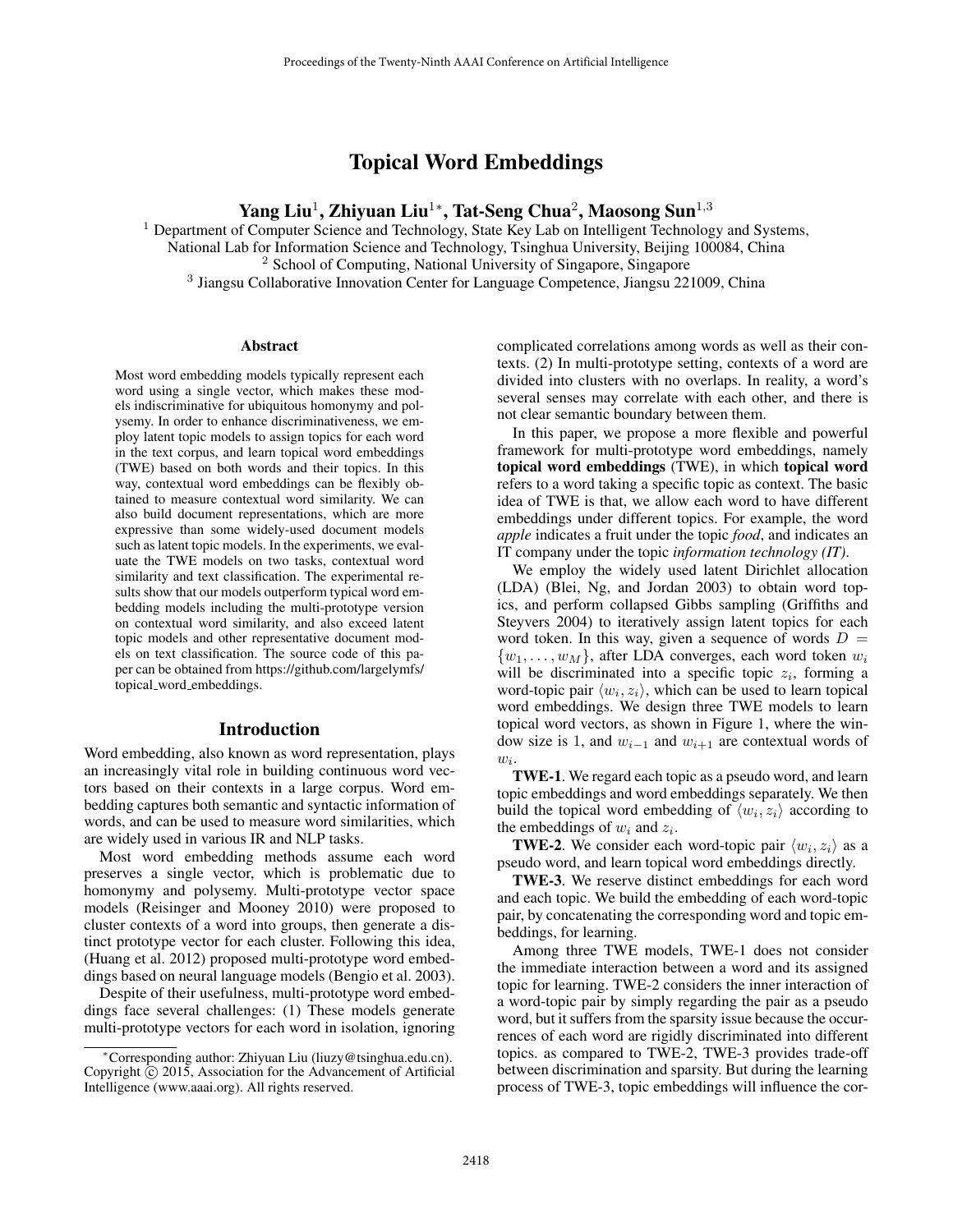

Figure 1: Skip-Gram and TWE models. Blue circles indicate word embeddings and green circles indicate topic embeddings. Since TWE-2 does not reserve stand-alone word / topic embeddings, we simply represent topical word embeddings in TWE-2 using blue circles.

responding word embeddings, which may make those words in the same topic less discriminative.

We extend Skip-Gram (Mikolov et al. 2013), the stateof-the-art word embedding model, to implement our TWE models. The three TWE models will be introduced in detail in next section. TWE models can be used to compute the contextual word embedding for a word given its context, and can also be used for representing a document aggregated from topical word embeddings of all words in it.

We tested our proposed models in two tasks, contextual word similarity and text classification, to evaluate our models. The experimental results demonstrate that our models outperform conventional and other multi-prototype word embedding models on contextual word similarity, and also exceed widely-used topic-based or embedding-based document models on text classification.

The main contribution of this work is that, we integrate topics into basic word embedding representation and allow the resulting topical word embeddings to model different meanings of a word under different context. As compared to multi-prototype word embedding models which build multiprototypes of each word separately, our models employ topic models to take advantages of all words as well as their context together to learn topical word embeddings.

#### Our Models

### Skip-Gram

Skip-Gram is a well-known framework for learning word vectors (Mikolov et al. 2013), as shown in Fig. 1(A). Skip-Gram aims to predict context words given a target word in a sliding window. In this framework, each word corresponds to a unique vector. The vector of target word is used as features to predict the context words.

Given a word sequence  $D = \{w_1, \ldots, w_M\}$ , the objective of Skip-Gram is to maximize the average log probability

$$
\mathcal{L}(D) = \frac{1}{M} \sum_{i=1}^{M} \sum_{-k \le c \le k, c \ne 0} \log \Pr(w_{i+c}|w_i). \tag{1}
$$

Here  $k$  is the context size of a target word. Skip-Gram formulates the probability  $Pr(w_c|w_i)$  using a softmax function as follows

$$
Pr(w_c|w_i) = \frac{\exp(\mathbf{w}_c \cdot \mathbf{w}_i)}{\sum_{w_i \in W} \exp(\mathbf{w}_c \cdot \mathbf{w}_i)},
$$
(2)

where  $w_i$  and  $w_c$  are respectively the vector representations of target word  $w_i$  and context word  $w_c$ , and W is the word vocabulary. In order to make the model efficient for learning, the techniques of hierarchical softmax and negative sampling are used when learning Skip-Gram (Mikolov et al. 2013).

Word vectors learned with Skip-Gram can be used for computing word similarities. The similarity of two words  $w_i$ and  $w_i$  can simply be measured with inner product of their word vectors, namely  $S(w_i, w_j) = \mathbf{w}_i \cdot \mathbf{w}_j$ . In previous work, the task of word similarity is always used to evaluate the performance of word embedding methods (Mikolov et al. 2013; Baroni, Dinu, and Kruszewski 2014).

As discussed in the Introduction section, we want to enhance representation capability of word embeddings by introducing latent topic models. With the favor of latent Dirichlet allocation (LDA), we assign a latent topic  $z_i \in T$  for each word  $w_i$ , according to the probability  $Pr(z_i|w_i, d) \propto Pr(w_i|z_i) Pr(z_i|d)$ . Afterwards, we propose three models of topical word embeddings (TWE).

#### TWE-1

TWE-1 aims to learn vector representations for words and topics separately and simultaneously. For each target word with its topic  $\langle w_i, z_i \rangle$ , we propose TWE-1 as follows. The objective of TWE-1 is defined to maximize the following average log probability

$$
\mathcal{L}(D) = \frac{1}{M} \sum_{i=1}^{M} \sum_{-k \le c \le k, c \neq 0} \log \Pr(w_{i+c}|w_i) + \log \Pr(w_{i+c}|z_i).
$$
\n(3)

Compared with only using the target word  $w_i$  to predict context words in Skip-Gram, TWE-1 also uses the topic  $z_i$ of target word to predict context words. The basic idea of TWE-1 is to regard each topic as a pseudo word that appears in all positions of words assigned with this topic. Hence, the vector of a topic will represent the collective semantics of words under this topic.

In TWE-1, we get topical word embedding of a word  $w$ in topic  $z$  by concatenating the embedding of  $w$  and  $z$ , i.e.,  $w^z = w \oplus z$ , where  $\oplus$  is the concatenation operation, and the length of  $w^z$  is double of w or z.

Contextual Word Embedding TWE-1 can be used for contextual word embedding. For each word  $w$  with its context c, TWE-1 will first infer the topic distribution  $Pr(z|w, c)$  by regarding c as a document, namely  $Pr(z|w, c) \propto Pr(w|z) Pr(z|c)$ . With the topic distribution, we can further obtain the contextual word embedding of  $w$ in c as

$$
\mathbf{w}^c = \sum_{z \in T} \Pr(z|w, c) \mathbf{w}^z, \tag{4}
$$

where  $w^z$  is the embedding of word w under topic z, obtained by concatenating word vector w and topic vector z.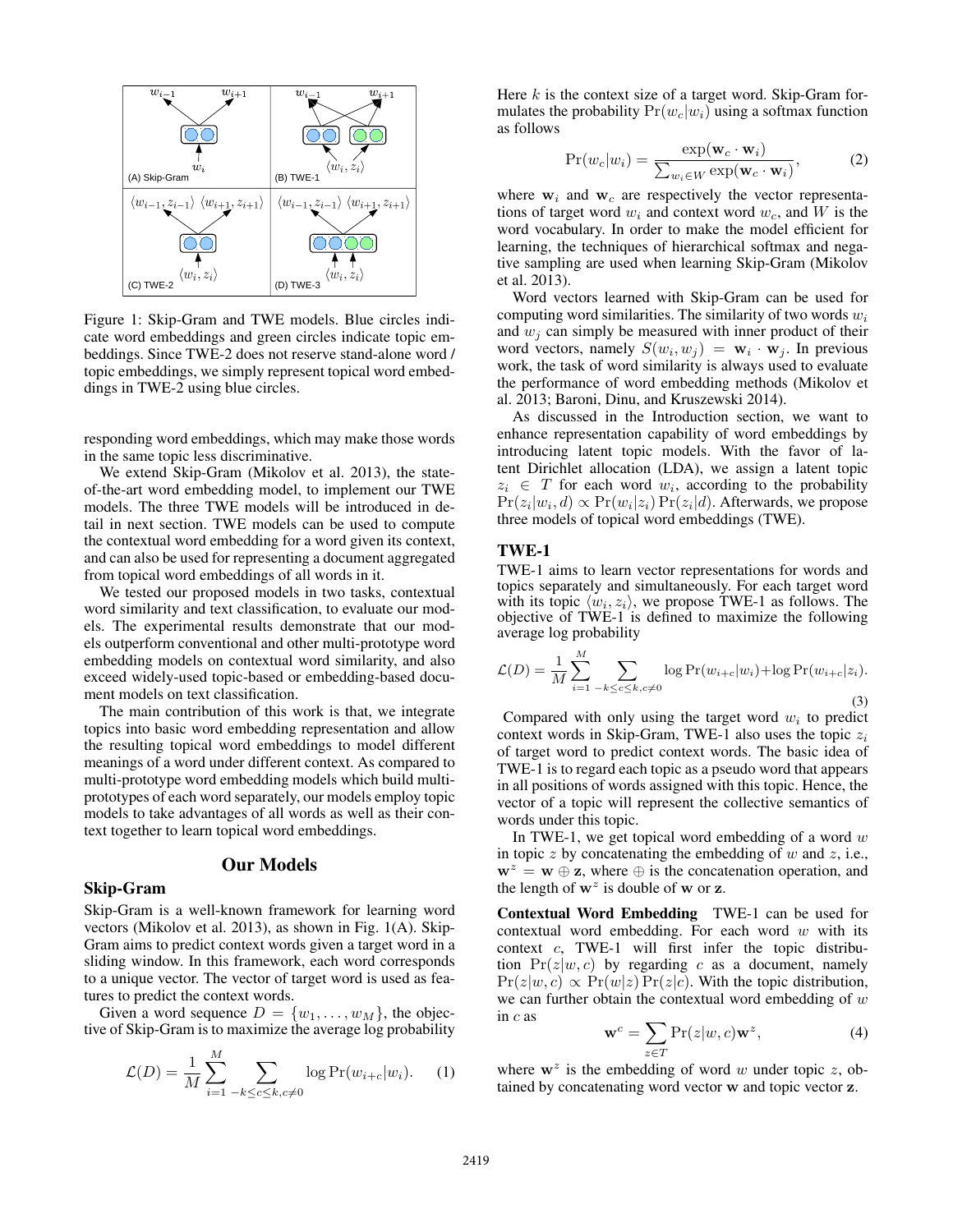Contextual word embedding will be used for computing contextual word similarity. Given a pair of words with their contexts, namely  $(w_i, c_i)$  and  $(w_j, c_j)$ , contextual word similarity aims to measure the similarity between the two words, which can be formalized as follows  $S(w_i, c_i, w_j, c_j)$  =  $(\mathbf{w}_i^{c_i} \cdot \mathbf{w}_j^{c_j})$ , which can also be rewritten as

$$
\sum_{z \in T} \sum_{z' \in T} \Pr(z|w_i, c_i) \Pr(z'|w_j, c_j) S(\mathbf{w}^z, \mathbf{w}^{z'}), \quad (5)
$$

where  $S(\mathbf{w}^z, \mathbf{w}^{z'})$  is the similarity between  $\mathbf{w}^z$  and  $\mathbf{w}^{z'}$ , which is calculated using cosine similarity in this paper. The similarity function in Eq.  $(5)$  is named as  $AvgSimC$  following (Reisinger and Mooney 2010).

We also employ the idea in (Reisinger and Mooney 2010) to define MaxSimC as an alterative to AvgSimC. MaxSimC selects the corresponding topical word embedding  $w^z$  of the most probable topic  $z$  inferred using  $w$  in context  $c$  as the contextual word embedding. Following this idea, we define the contextual word embedding of  $w$  in  $c$  as

$$
\mathbf{w}^c = \mathbf{w}^z, \quad z = \arg \max_z \Pr(z|w, c), \tag{6}
$$

and the contextual word similarity is defined as

$$
S(w_i, c_i, w_j, c_j) = \mathbf{w}_i^z \cdot \mathbf{w}_j^{z'}, \tag{7}
$$

where

$$
z = \arg\max_{z} \Pr(z|w_i, c_i), \quad z' = \arg\max_{z} \Pr(z|w_j, c_j).
$$

Document Embedding In TWE-1, we represent the semantics of a document by aggregating over all topical word embeddings of each word in the document, i.e.,  $\mathbf{d} =$  $\sum_{w \in d} \Pr(w|d)$  w<sup>z</sup>, where  $\Pr(w|d)$  can be weighted with TFIDF scores of words in  $d$ .

## TWE-2

Topic models group words into various topics according to their semantic meanings. In other words, a word in different topics may correspond to different meanings. This makes sense because many words have multiple senses, and these senses should have discriminative vectors in semantic space.

Hence, in TWE-2 we regard each word-topic pair  $\langle w, z \rangle$ as a pseudo word and learn a unique vector  $w^z$ . The objective of TWE-2 is to maximize the average log probability

$$
\mathcal{L}(D) = \frac{1}{M} \sum_{i=1}^{M} \sum_{-k \le c \le k, c \neq 0} \log \Pr(\langle w_{i+c}, z_{i+c} \rangle | \langle w_i, z_i \rangle),
$$
\n(8)

where  $Pr(\langle w_c, z_c \rangle | \langle w_i, z_i \rangle)$  is also a softmax function

$$
\Pr(\langle w_c, z_c \rangle | \langle w_i, z_i \rangle) = \frac{\exp(\mathbf{w}_c^{z_c} \cdot \mathbf{w}_i^{z_i})}{\sum_{\langle w_c, z_c \rangle \in \langle W, T \rangle} \exp(\mathbf{w}_c^{z_c} \cdot \mathbf{w}_i^{z_i})}.
$$
\n(9)

In this way, TWE-2 naturally divides the representation of a word w into T parts, having  $\mathbf{w} = \sum_{z \in T} \Pr(z|w) \mathbf{w}_z$ , where  $Pr(z|w)$  can be obtained from LDA.

In TWE-2, we follow Eq. (4) to obtain the contextual word embedding of a word with its context, which will be further used to compute contextual word similarity. For document embedding, we follow the same idea of TWE-1 and obtain a document embedding by  $d =$  $\sum_{\langle w,z\rangle \in d} \Pr(\langle w,z \rangle | d) \mathbf{w}^z.$ 

### TWE-3

Since TWE-2 divides the occurrences of each word into multiple topics, the learning of embeddings may suffer from more sparsity issue as compared to Skip-Gram. In order to alleviate the problem, we propose TWE-3 to provide a tradeoff between discrimination and sparsity.

Similar to TWE-1, TWE-3 has vectors of both words and topics. For each word-topic pair  $\langle w, z \rangle$ , TWE-3 concatenates the vectors w and z to build the vector  $w^z$ , with  $|\mathbf{w}^z| = |\mathbf{w}| + |\mathbf{z}|$ . Note that, the length of word vectors  $|\mathbf{w}|$ is not necessarily the same as the length of topic vectors  $|z|$ .

The objective of TWE-3 is identical to TWE-2, as shown in Eq. (8), and the probability  $Pr(\langle w_c, z_c \rangle | \langle w_i, z_i \rangle)$  is formalized as in Eq. (9). In TWE-3, the parameters of each word embedding w and topic embedding z is shared over all word-topic pairs  $\langle w, z \rangle$ ; while in TWE-2, each word-topic pair  $\langle w, z \rangle$  have their own parameters. Hence, in TWE-2 two word-topic pairs  $\langle w, z \rangle$  and  $\langle w, z' \rangle$  will have distinct parameters, but in TWE-3 they share the same word embeddings w.

In TWE-3, the construction of contextual word embeddings and document embeddings will follow that of TWE-1.

#### Optimization and Parameter Estimation

Learning TWE models follows the similar optimization scheme as that of Skip-Gram used in (Mikolov et al. 2013). We use stochastic gradient descent (SGD) for optimization, and gradients are calculated using the back-propagation algorithm.

Initialization is important for learning TWE models. In TWE-1, we first learn word embeddings using Skip-Gram. Afterwards, we initialize each topic vector with the average over all words assigned to this topics, and learn topic embeddings while keeping word embeddings unchanged. In TWE-2, we initialize the vector of each topic-word pair with the corresponding word vector from Skip-Gram, and learn TWE models. In TWE-3, we initialize word vectors using those from Skip-Gram, and topic vectors using those from TWE-1, and learn TWE models.

#### Complexity Analysis

In Table 1, we show the complexity of various models, including the number of model parameters and computational complexity. In this table, the topic number is  $T$ , the vocabulary size is  $W$ , the window size is  $C$ , the corpus length is  $M$ , and the vector lengths of words and topics are  $K_W$  and  $K_T$ , respectively. In Skip-Gram, TWE-1 and TWE-2, we have  $K_W = K_T = K$ . Note that, we do not count parameters of topic models into model parameters of TWE, whose number is about  $O(WT)$ .

Table 1: Model complexities.

| Model     | <b>Model Parameters</b> | <b>Computational Complexity</b> |
|-----------|-------------------------|---------------------------------|
| Skip-Gram | WК                      | $CM(1 + \log W)$                |
| TWE-1     | $(W+T)K$                | $IM + 2CM(1 + \log W)$          |
| TWE-2     | WTK                     | $IM + CM(1 + \log WT)$          |
| TWE-3     | $WK_W + TK_T$           | $IM + CM(1 + \log WT)$          |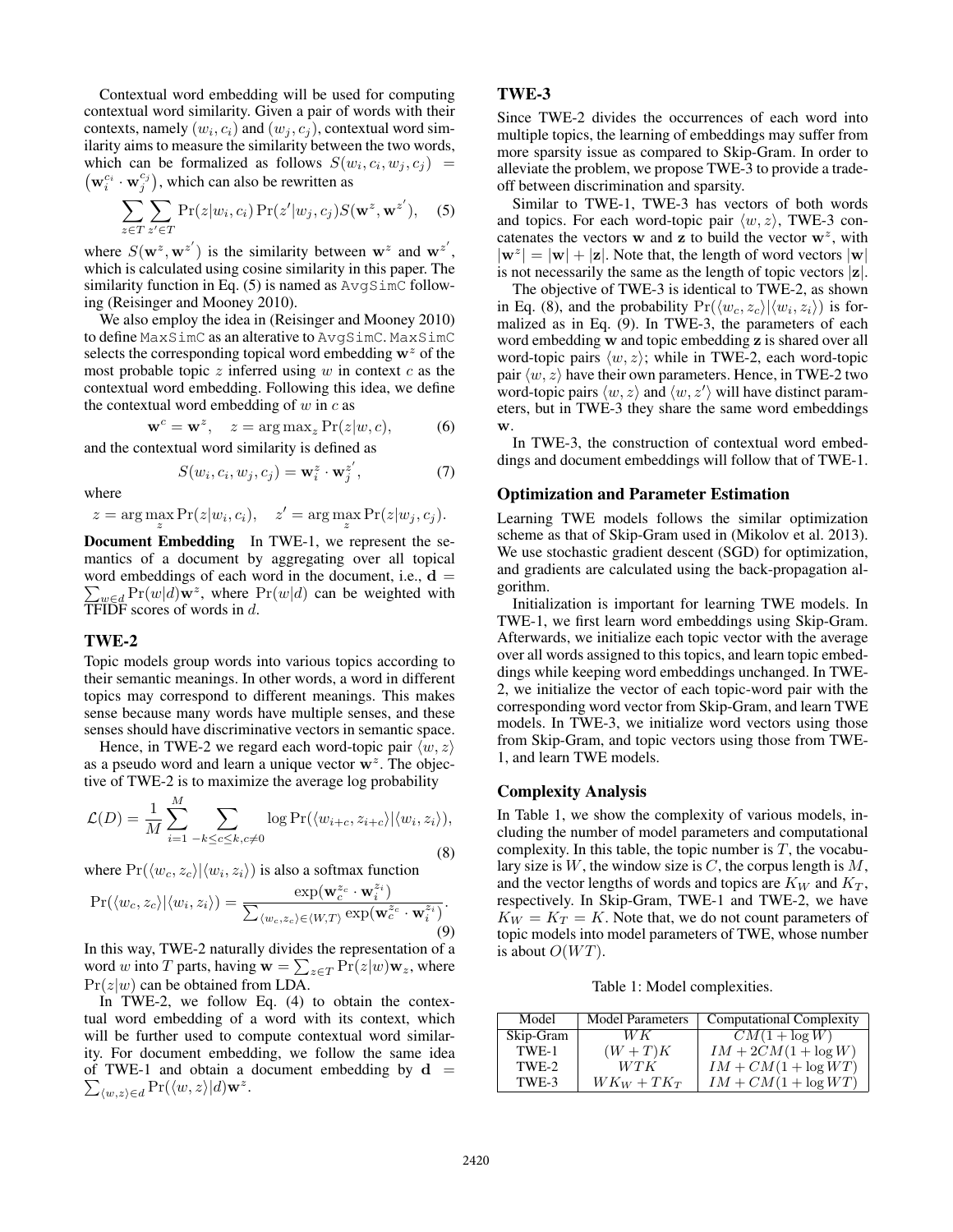In computational complexity,  $O(ID)$  indicates the computational complexity of learning topic models, where  $I$  is the iteration numbers; the second term is the complexity of learning topical word embeddings with hierarchical softmax.

From the complexity analysis, we can see that, compared with Skip-Gram, TWE models require more parameters to record more discriminative information for word embeddings, but the computational complexity does not increase too much relatively, especially when many fast algorithms of topic models are available (Porteous et al. 2008; Smola and Narayanamurthy 2010; Ahmed et al. 2012).

#### Experiments

In this section, we evaluate related models on two tasks empirically, including contextual word similarity and text classification, then we present some examples of topical word embeddings for intuitive comprehension.

## Contextual Word Similarity

Traditional task for evaluating word embeddings is word similarity computation ignoring context information using standard datasets such as WordSim353 (Finkelstein et al. 2001). Nevertheless, semantic meanings of most words depend highly on their context. Hence we use the task of contextual word similarity to demonstrate the effectiveness of topical word embeddings.

Datasets and Experiment Setting We use the dataset released by (Huang et al. 2012) for evaluation, named as SCWS in this paper following (Luong, Socher, and Manning 2013). In SCWS, there are 2, 003 pairs of words and sentences containing these words; and human labeled word similarity scores are based on the word meanings in the context. We compute the Spearman correlation between similarity scores from a system and the human judgements in the dataset for comparison. For TWE models, the similarity between two words are computed using Eq. (5).

We select Wikipedia, the largest online knowledge base, to learn topical word embeddings for this task. We adopt the April 2010 dump also used by (Huang et al. 2012)<sup>1</sup>. When learning topic assignments with LDA, we set  $T = 400$  and  $I = 50$ . When learning Skip-Gram and TWE models, we set window size as 5 and the dimensions of both word embeddings and topic embeddings as  $K = 400$ . For TWE-1 and TWE-3, we obtain topical word embeddings via concatenation over corresponding word embeddings and topic embeddings; and for TWE-2, topical word embeddings are off-the-shelf.

In experiments, we compare our models with baselines including C&W model (Collobert and Weston 2008), TFIDF (including Pruned TFIDF and Pruned TFIDF-M) (Reisinger and Mooney 2010), Huang's model (Huang et al. 2012), Tian's model (Tian et al. 2014), LDA and Skip-Gram. Since we evaluate on the same data set as (Huang et al. 2012; Tian et al. 2014), we simply report the evaluation results

of C&W, TFIDF and Huang's model from (Huang et al. 2012) and the results of Tian's model from (Tian et al. 2014). Among these baselines, C&W, TFIDF, Pruned TFIDF, LDA-S, LDA-C and Skip-Gram are single-prototype models, while Pruned TFIDF-M, Huang's model and Tian's model are multi-prototype models.

We give a brief introduction to these baseline methods. C&W model is evaluated using word embeddings provided by (Collobert and Weston 2008), ignoring context information. The TFIDF methods represent words using context words within 10-word windows, weighted by TFIDF. (Reisinger and Mooney 2010) found pruning the context words of low TFIDF scores can improve performance, and (Huang et al. 2012) reported the result of the pruned method by removing all but the top 200 words in each word vector. For LDA, we have two methods for computing contextual word similarity. LDA-S represents each word using its topic distribution  $Pr(z|w) \propto Pr(w|z) Pr(z)$  ignoring context, where  $Pr(w|z)$  and  $Pr(z)$  can be obtained from the LDA model. **LDA-C** regards the context sentence  $c$  of the word  $w$ as a document, and represents the word with its contextual topic distribution  $Pr(z|w, c)$  for computing word similarities. It is obvious that LDA-S ignores context and LDA-C is context-aware. Here we simply report the results of the LDA model used in TWE models. In Skip-Gram, we simply compute similarities using word embeddings ignoring context. Here the dimension of word embeddings in Skip-Gram is  $K = 400$ . Tian's model proposed a probabilistic model for learning multi-prototype word embeddings, which achieves comparable performance but is more efficient as compared to Huang's model.

Evaluation Result In Table 2, we show the evaluation results of various models on the SCWS dataset. For all multiprototype models and the TWE models, we report the evaluation results using both AvgSimC and MaxSimC. We have the following observations from Table 2:

Table 2: Spearman correlation  $\rho \times 100$  of contextual word similarity on the SCWS data set.

| Model                               | $\rho \times 100$ |         |  |
|-------------------------------------|-------------------|---------|--|
| $\overline{\mathrm{C}}\&\mathrm{W}$ | 57.0              |         |  |
| <b>TFIDF</b>                        | 26.3              |         |  |
| Pruned TFIDF                        | 62.5              |         |  |
| LDA-S                               | 56.9              |         |  |
| LDA-C                               | 50.4              |         |  |
| Skip-Gram                           | 65.7              |         |  |
|                                     | AvgSimC           | MaxSimC |  |
| Pruned TFIDF-M                      | 60.5              | 60.4    |  |
| Tian                                | 65.4              | 63.6    |  |
| Huang                               | 65.3              | 58.6    |  |
| TWE-1                               | 68.1              | 67.3    |  |
|                                     | 67.9              | 63.6    |  |
| TWE-2                               |                   |         |  |

The TWE models outperform all baselines, and TWE-1 achieves the best performance. This indicates that the TWE models can effectively take advantages of latent topic models for topical word embeddings.

<sup>&</sup>lt;sup>1</sup>The dataset and the vocabulary file can be downloaded from http://www.socher.org/.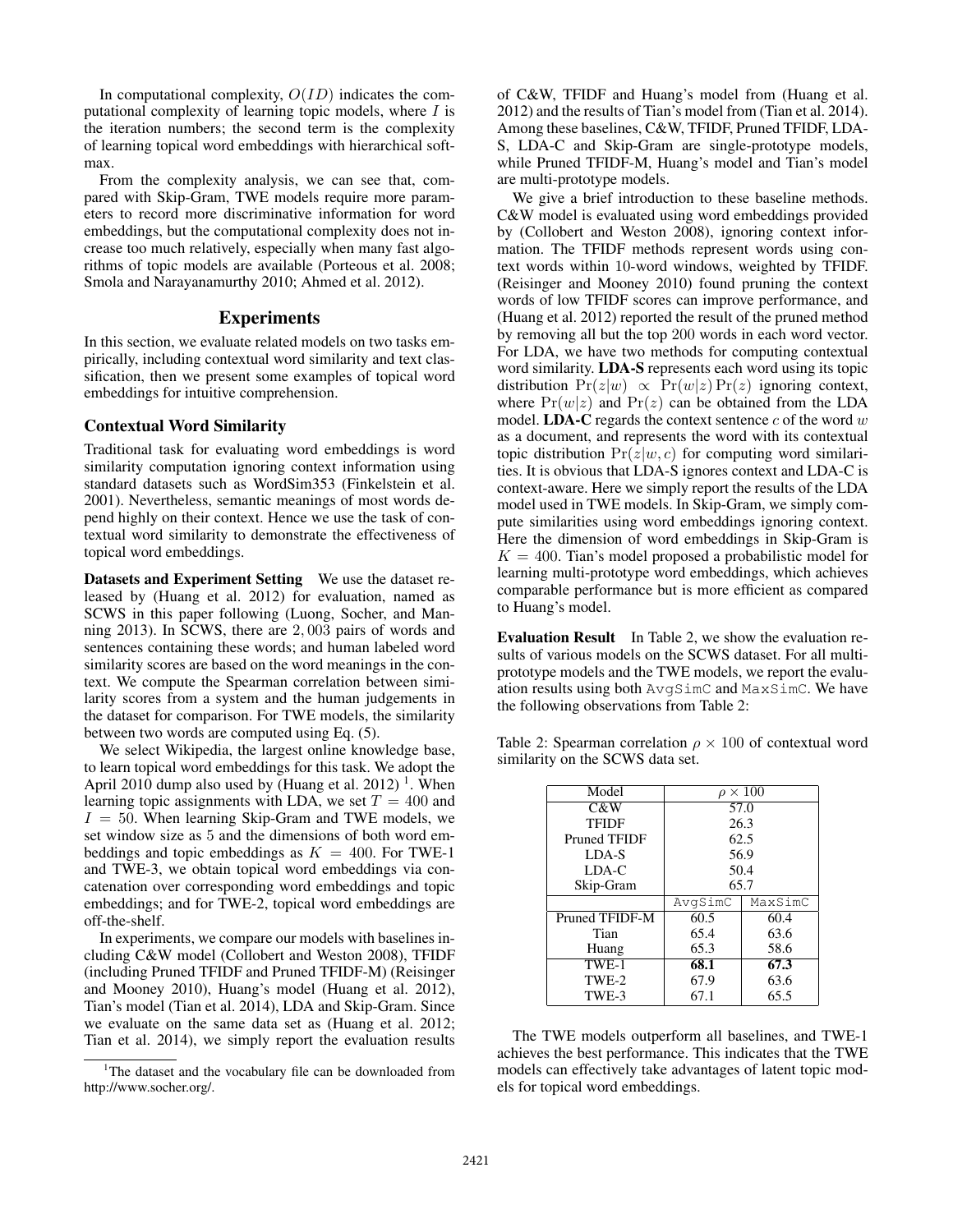For multi-prototype models, the TWE models are significantly better than other baselines when computing with MaxSimC. The TWE models can represent the semantics of a contextual word more precisely by picking the most probable topical word embedding. This suggests the following two advantages of the TWE models as compared to other multi-prototype models: (1) In most multi-prototype models, each word usually have limited number of prototypes (e.g., Huang's model set the number as 10). The TWE models, by taking advantages of latent topic models, can discriminate more details of word semantics in the topic space, which usually has hundreds of dimension (e.g., we set the number of topics  $T = 400$  in this paper). (2) Most multiprototype models build multi-prototypes for each word separately, ignoring rich interactions between words as well as their contexts. By adopting topic models, we are able to discriminate word semantics by considering words and their contexts all together. The adoption of topic models also provides us a more principled way to select the most appropriate topical word embedding for a word under specific context.

The performance of three TWE models reflect their characteristics. (1) TWE-2 is comparable to TWE-1 when using AvgSimC, but comparably under-performs when using MaxSimC. We guess the reason is, when using MaxSimC, the sparsity issue of TWE-2, caused by learning distinct embeddings for each word-topic pair, is more significant. (2) The performance of TWE-2 is between TWE-1 and TWE-3. The reason is probable that during learning of TWE-3, topic embeddings will influence the word embeddings and make the topical word embeddings within one topic less discriminative.

### Text Classification

Here we investigate the effectiveness of TWE models for document modeling using multi-class text classification.

Datasets and Experiment Setting Multi-class text classification is a well studied problem in NLP and IR. In this paper, we run the experiments on the dataset 20NewsGroup<sup>2</sup>. 20NewsGroup consists of about 20, 000 documents from 20 different newsgroups. We report macro-averaging precision, recall and F-measure for comparison.

For TWE models, we learn topic models using LDA on the training set by setting the number of topics  $T = 80$ . We further learn topical word embeddings using the training set, then generate document embeddings for both training set and test set. Afterwards, we regard document embedding vectors as document features and train a linear classifier using Liblinear (Fan et al. 2008). We set the dimensions of both word and topic embeddings as  $K = 400$ .

We consider the following baselines, bag-of-words (BOW) model, LDA, Skip-Gram, and Paragraph Vector (PV) models (Le and Mikolov 2014). The BOW model represents each document as a bag of words and the weighting scheme is TFIDF. For the TFIDF method, we select top 50, 000 words according to TFIDF scores as features. LDA represents each document as its inferred topic distribution.

Here we use the LDA model in TWE models. In Skip-Gram, we build the embedding vector of a document by simply averaging over all word embedding vectors in this document. The dimension of word embeddings in Skip-Gram is also  $K = 400$ . Paragraph Vector models are document embedding models proposed most recently, including the distributed memory model (PV-DM) and the distributed bagof-words model (PV-DBOW). PV models are reported to achieve the state-of-the-art performance on sentiment classification (Le and Mikolov 2014). (Le and Mikolov 2014) have not released source codes of PV models. There is an implementation  $doc2vec$  available online  $3$ . In the experiments, we find the performance of doc2vec is comparably worse than our implementation, hence we only report the results of our implementation for comparison.

Evaluation Results Table 3 shows the evaluation results of text classification on 20NewsGroup. We can observe that TWE-1 outperforms all baselines significantly, especially for topic models and embedding models. This indicates that our model can capture more precise semantic information of documents as compared to topic models and embedding models. Moreover, as compared to the BOW model, the TWE models manage to reduce the document feature space by 99.2 percent in this case.

Table 3: Evaluation results of multi-class text classification.

| Model          | Accuracy | Precision | Recall | F-measure |
|----------------|----------|-----------|--------|-----------|
| <b>BOW</b>     | 79.7     | 79.5      | 79.0   | 79.0      |
| <b>LDA</b>     | 72.2     | 70.8      | 70.7   | 70.0      |
| Skip-Gram      | 75.4     | 75.1      | 74.3   | 74.2      |
| PV-DM          | 72.4     | 72.1      | 71.5   | 71.5      |
| <b>PV-DBOW</b> | 75.4     | 74.9      | 74.3   | 74.3      |
| TWE-1          | 81.5     | 81.2      | 80.6   | 80.6      |
| TWE-2          | 79.0     | 78.6      | 77.9   | 77.9      |
| TWE-3          | 77.4     | 77.2      | 76.2   | 76.1      |

Among three TWE models, it is amazing that the simplest TWE-1 model again achieves the best performance. As inspired by the anonymous reviewer, word and topic embeddings are learned independently in TWE-1 but are built interactively in TWE-2 and TWE-3. The independence assumption in TWE-1 may be the reason of better performance. Moreover, the size of 20NewsGroup is to some extent small, we guess TWE-2 and TWE-3 may achieve better performance give more data for learning. In future, we will conduct more experiments to explore genuine reasons why the simpler model achieved the best performance.

# Examples of Topical Word Embeddings

In order to demonstrate the characteristics of TWE models, we selected several example words and used TWE models to find the most similar words of these words in different topics. For comparison, we also used Skip-Gram to find similar words of these example words.

<sup>2</sup> http://qwone.com/∼jason/20Newsgroups/.

<sup>&</sup>lt;sup>3</sup>It can be downloaded from https://github.com/ccri/gensim, which will be released in the package gensim.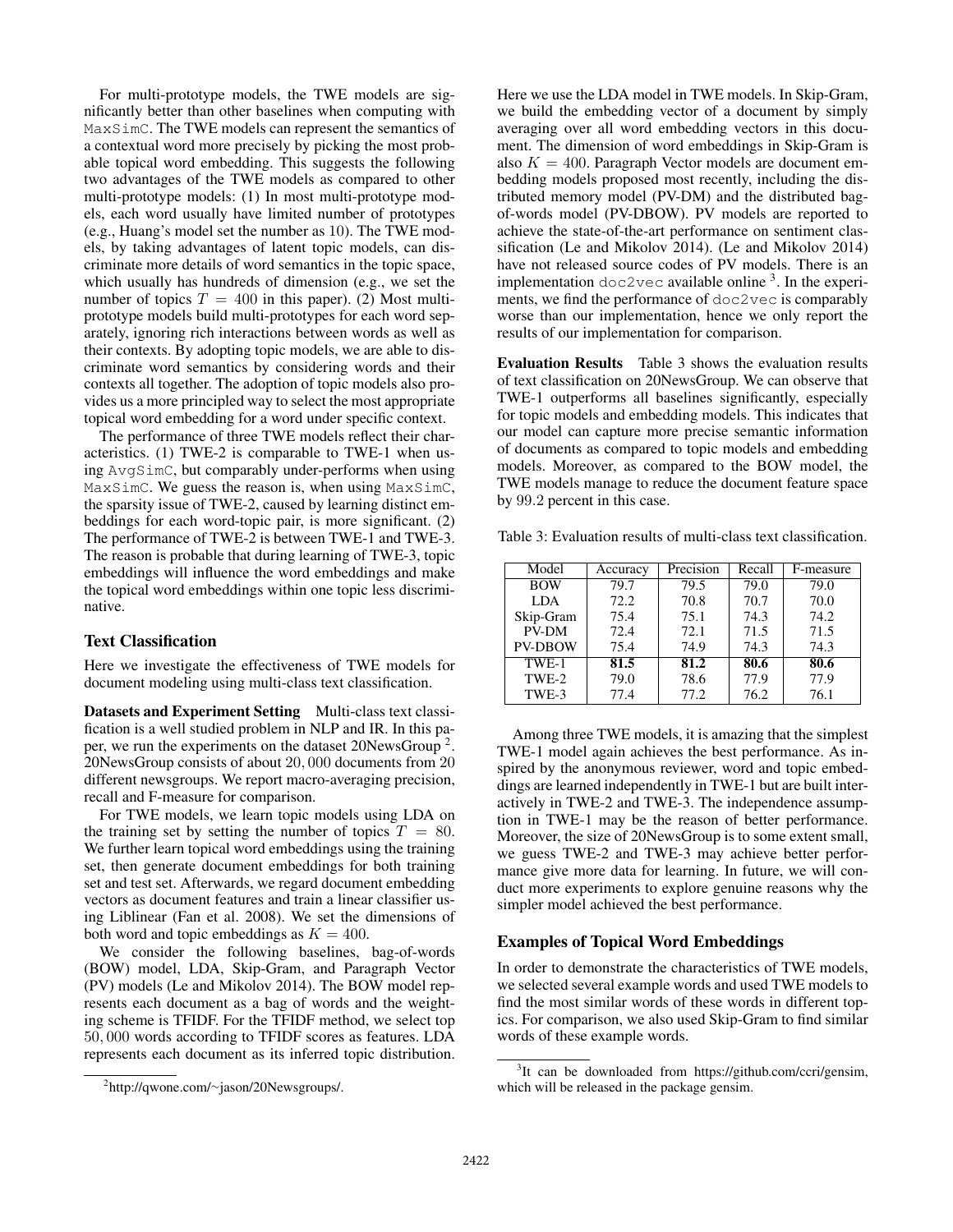In Table 4, we show the most similar words of three example words, *bank*, *left* and *apple*, which are typical polysemous words. For each example word  $w$ , we first show the result obtained from Skip-Gram, i.e., the first line of each example word; then we list the results under two representative topics of the example word obtained from TWE-2, denoted as  $w\#1$  and  $w\#2$ .

Table 4: Nearest neighbor words by TWE-2 and Skip-Gram.

| Words   | Similar Words               |
|---------|-----------------------------|
| bank    | citibank, investment, river |
| bank#1  | insurance, stock, investor  |
| bank#2  | river, edge, coast          |
| left    | right, leave, quit          |
| left#1  | moved, arrived, leave       |
| left#2  | right, bottom, hand         |
| apple   | macintosh, ios, juice       |
| apple#1 | peach, juice, strawberry    |
| apple#2 | mac, ipod, android          |

From Table 4, we can observe that, similar words returned by Skip-Gram contain similar words of multiple senses of example words. This indicates that Skip-Gram combines multiple senses of a polysemous word into a unique embedding vector. In contrast, with TWE models, we can successfully discriminate word senses into multiple topics by topical word embeddings.

### Related Work

The success of IR and NLP tasks crucially depend on text representation, of which word representation is the foundation. Conventionally, NLP tasks usually take one-hot word representation, with each word being represented as a Wlength vector with only one non-zero entry. The one-hot representation is simple and has been widely used as the basis of bag-of-words (BOW) document models (Manning, Raghavan, and Schütze 2008). However, it suffers from several challenges, the most critical one of which is it cannot take the relationship between words into consideration, while in fact many words share high semantic or syntactic relations.

Word embeddings, first proposed in (Rumelhart, Hintont, and Williams 1986), have been successfully used in language models (Bengio et al. 2006; Mnih and Hinton 2008) and many NLP tasks, such as named entity recognition (Turian, Ratinov, and Bengio 2010), disambiguation (Collobert et al. 2011) and parsing (Socher et al. 2011; 2013). Word embeddings are useful because they can encode both syntactic and semantic information of words into continuous vectors and similar words are close in vector space.

Previous word embedding models are time consuming due to high computational complexity. Recently, (Mikolov et al. 2013) proposed two efficient models, Skip-Gram and continuous bag-of-words model (CBOW), to learn word embeddings from a large-scale text corpus. The training objective of CBOW is to combine the embeddings of context words to predict the target word; while Skip-Gram is to use the embedding of each target word to predict its context words (Mikolov et al. 2013). In this paper, we base on Skip-Gram to extend our models.

In most previous word embedding models, one word owns a unique vector, which is problematic because many words have multiple senses. Hence, researchers propose multiprototype models. (Reisinger and Mooney 2010) proposed a multi-prototype vector space model, which cluster contexts of each target word into groups, and build context vectors for each cluster. Following this idea, (Huang et al. 2012) also clustered contexts, and each cluster generated a distinct prototype embedding. Besides, probabilistic models (Tian et al. 2014), bilingual resources (Guo et al. 2014) and nonparametric models (Neelakantan et al. 2014) have been explored for multi-prototype word embeddings. Most of these methods perform multi-prototype modeling for each word in isolation. On the contrary, TWE models use latent topic models to discriminate word senses by considering all words and their contexts together. TWE models are also applicable for document embeddings. Moreover, multi-prototype models can be incorporated in TWE models easily, which will be left as future work.

# Conclusion and Future Work

In this paper, we propose three topical word embedding models, which can be expressively used for contextual word embeddings and document embeddings. We evaluate our TWE models on two tasks including contextual word similarity and text classification. The experimental results show that our models especially the simplest TWE-1 outperform state-of-the-art word embedding models for contextual word similarity and are also competitive for text classification.

We consider the following future research directions:

- In LDA the topic number must be pre-defined. Crossvalidation can be used to find appropriate topic number but are time-consuming and impractical for large-scale data. We will explore non-parametric topic models (Teh et al. 2006) for topical word embeddings.
- There are many knowledge bases available, such as Word-Net (Miller 1995), containing rich linguistic knowledge of homonymy and polysemy. We may explore techniques to incorporate these prior linguistic knowledge into topical word embeddings.
- Documents usually contain additional information such as categorical labels, hyperlinks and timestamps. We may take these information for learning more representative topic models (Mcauliffe and Blei 2008; Zhu, Ahmed, and Xing 2009; Lacoste-Julien, Sha, and Jordan 2009) and enhance topical word embeddings.

# Acknowledgments

This research is supported by the 973 Program (No. 2014CB340501), the National Natural Science Foundation of China (NSFC No. 61133012 and 61170196), and the Singapore National Research Foundation under its International Research Centre @ Singapore Funding Initiative and administered by the IDM Programme Office. We thank Shaohua Li for helpful discussions. We thank all anonymous reviewers for their constructive comments.